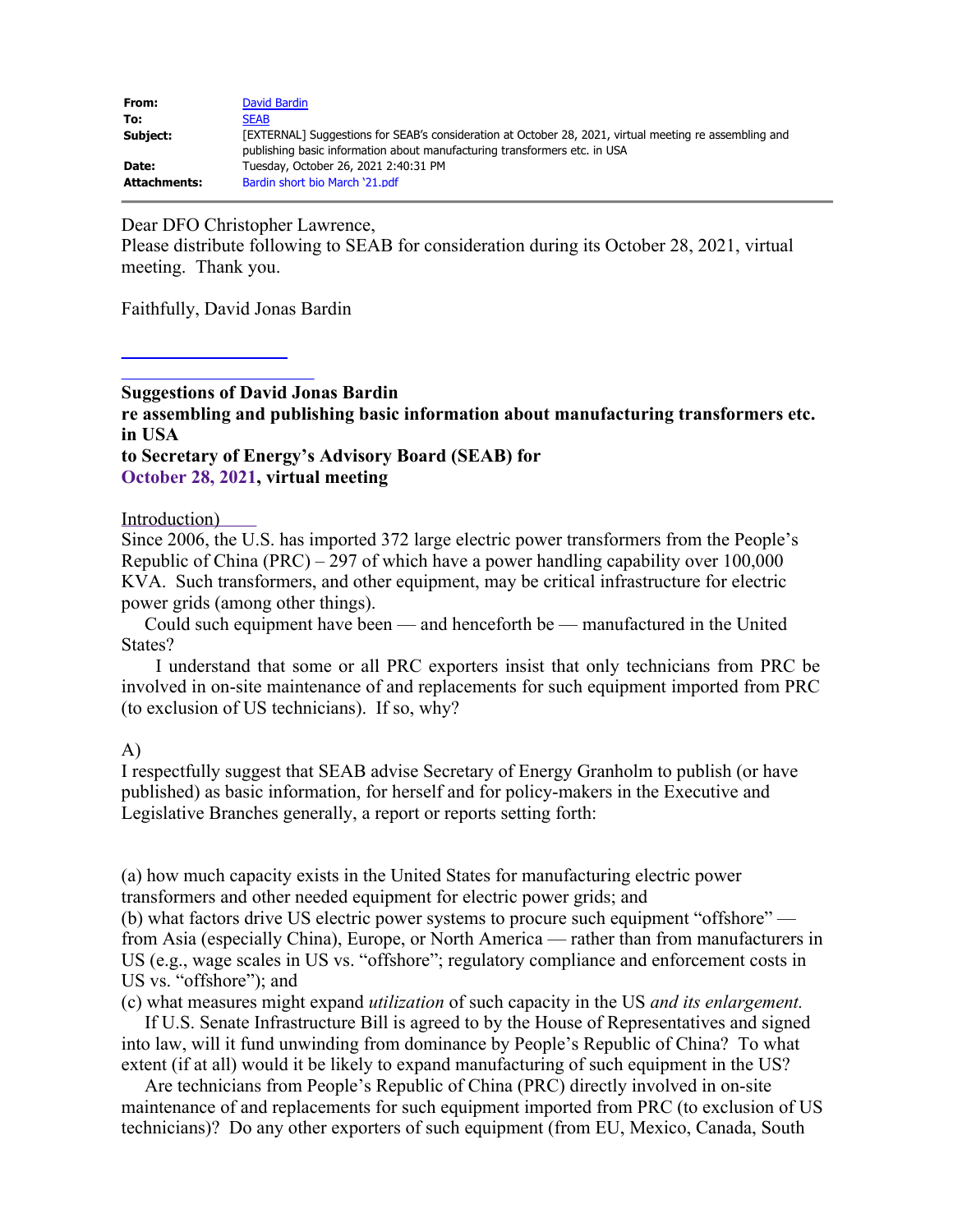Korea, Japan, Taiwan, etc. similarly exclude US technicians)?

B)

I call to SEAB's attention information posted by two manufacturers in the US: — Hyundai Power Transformers USA Inc., with a plant in Montgomery, AL.

See <https://hhiamerica.com/about/sub01.htm>

— Hyosung HICO, with a plant in Memphis, TN.

See <https://www.hyosunghico.com/default.aspx>

# C)

Hyundai says:

— Hyundai Power Transformers USA, Inc. started as one of the affiliated factories of Hyundai Electric Systems is located in Montgomery, Alabama.

— Hyundai Power Transformers utilizes the most recently developed technology and design to create power transformers that fit the customers various requirements.

— The product lines of our plant include an oil immersed transformer, a dry type transformer, a cast resin transformer, and a special type transformer.

—The newly constructed Hyundai Power Transformers USA facility has the ability to become the leading plant in the power industry due to our highly developed technology and our proven commitment to building the best product line for our customers.

Hyosung HICO says:

— Since 1969, when Hyosung Heavy Industries developed the 154kV transformer for the first time in Korea, Hyosung Heavy Industries is manufacturing and operating ultra-high-voltage transformers up to 765kV.

— Hyosung Heavy Industries supplies a wide range of transformers up to 765kV, and 1,500MVA, and with both core form and shell form technology it has the capacity to offer a wide range of solutions to customers.

— With extensive project experience in over 70 countries around the world, and supplying over 6,000 units of power transformers from Changwon, Korea alone, we are a global transformer brand, satisfying standards of each country, let alone international standards, such as ANSI, IEEE, IEC, NEMA, BS, JIS, JEC etc.

## D)

I also suggest that SEAB advise Secretary Granholm of pro's and cons of enlisting DOE's Office of Energy (OE) or the Energy Information Administration (EIA) or some other organization to investigate above issues and produce reports informing her — and policymakers in Executive and Legislative Branches generally.

In addition to other DOE components, SEAB might weigh advising Secretary Granholm to turn outside DOE (e.g., to Department of Commerce or Department of Homeland Security) or bring a special consultant into DOE's orbit.

E)

Mike Swearingen (Michael T. Swearingen), IEEE Senior Member, Electrical Engineer Power 20+ years, Freelancer Aerinet, Smart Grid Pioneer (Smart Grid Today), of Clovis, NM, whose rich experience, laid out in his distinguished LinkedIn profile, *DOE has drawn upon in the past*, provided the following, pertinent critical comments on a draft of the above (and short bio, below):

[Bardin] has an interesting resume. In relation to his points:

a) The available transformer manufacturers is easy to find and transformer capacity can be found in different places if you know where to look.